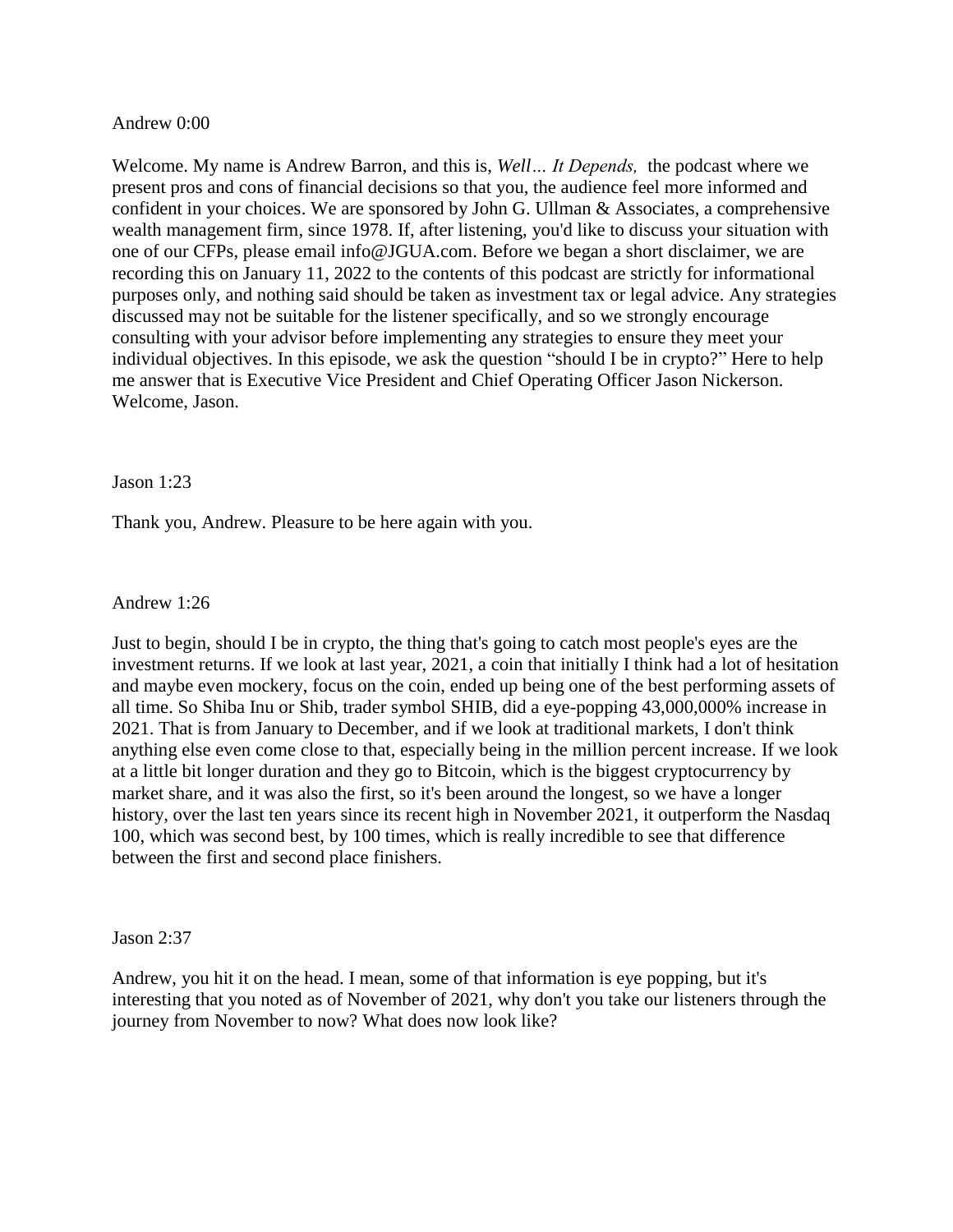Andrew 2:51

So if we do compare bitcoin's all-time high, which was around \$68,000 to \$69,000 till now, it's about \$42,000. So it's actually suffered a 40% downswing in about two months. If you look at traditional markets, traditional markets are flat to slightly under, so that's quite a big change.

## Jason 3:13

Yeah. And I think, you know, while investment returns are certainly one of the things that attract investors to assets like cryptocurrency, I think, you know, keep in mind, one of the key point I would make in answering the question Should I be in crypto? Is the volatility. Can you handle the volatility because it's not just over the last two months that we've seen such volatility two or three months. It is actually been synonymous with cryptocurrency since bitcoin sort of hit the markets a number of years ago. So I think if you know, again, going back to answering the question, should you be in it? The question is, can you stomach a roller coaster ride if you can? Maybe the answer is yes, but you have to understand that there is a great deal of volatility.

## Andrew 3:57

The other side of that right is if you can take advantage of this market momentum and the swings and sell close to the top and by close to the bottom, you can do quite well in actually the investment return if you think about it.

### Jason 4:10

Absolutely true, and I think the other thing that contributes to that volatility is something we'll probably talk about more, is the markets in which cryptocurrency trades. It is a 24/7 market. And so volatility on assets when they're constantly traded in that way, unless you're not going to sleep at night, then suddenly you also have to understand as well, certainly as a contributing factor.

### Andrew 4:35

Moving into some other aspects to consider one of the big points in this, maybe why we have listeners, is cryptocurrency is kind of hard to understand. I think this can work here benefit in the sense, as an investor, you can be early to projects and still get in, while other more establishments maybe have hesitation through due diligence, and it kind of gives the small fish a bigger shot.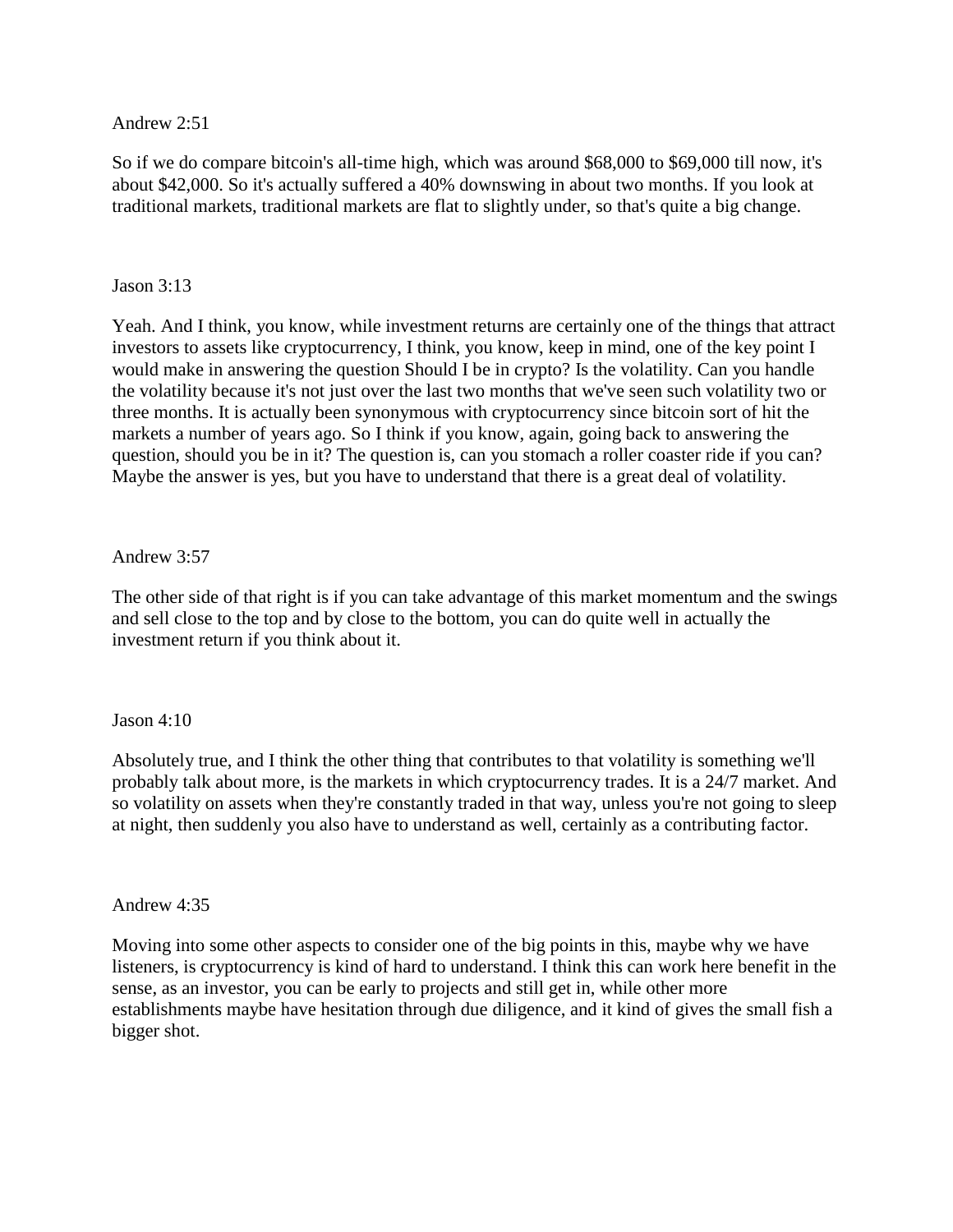### Jason 5:03

Yeah, it's a great point. I'm going to I'm going to give you some counter points that Andrew would see how you feel about it. If I was to take a step back and look at more traditional investing that is older and more well understood, it's almost as if you're taking the traditional stock market, publicly traded companies, and combining it with private equity companies, right? And when I say that when we're trading in publicly traded companies Microsoft, Amazon, Google companies like that part of the regulation is information, right? Information must be out there. So it's widely available, it's widely understood balance sheets, P&L statements and so on, right? So you have that as an investor available to you before entering the investment. And the reason I'm saying it's cryptocurrency sort of like combining the two worlds of private equity and publicly traded equity is the lack of information in crypto is similar to that. Like a PE firm where there's only so much information you can kind of get into and dig into, and that's available to you to get in. But yet cryptocurrencies traded, you know, 24/7 and even more easily traded these days.

But beyond those things, just the information available. I think you also have to take a step back. Some of the conversations I've had is people look at cryptocurrency as, OK, this is currency. And what they don't understand is the foundation on which it's built on, which is a technology called blockchain. And once you start diving a little deeper into that, you know, you start to see the eyes glaze over and you start to see that people really don't understand what the basis is for some of this, and I would say I, I know slightly more than some and a lot less than others.

You know, I think the usefulness or the or even the titling of cryptocurrency is becoming something that is not true to its form. Once you start moving away from things like bitcoin, because now you have all sorts of projects out there that are issuing cryptocurrencies based on projects that are very technology based and aren't currency at the foundation.

Having said all of that, it goes back to your point of while the lack of understanding, maybe lack of information allows you and early in on a project which can be exciting and provide very high returns. We would typically tell investors and individuals, make sure you have a good sense, doesn't mean you have to understand everything, but make sure you have a good sense of what you're getting into and where the earnings are coming, and you know where the value of what you're investing in is going to come from. And I would say that blockchain and cryptocurrency is at a level that it takes some time to kind of get a base understanding.

## Andrew 7:48

I absolutely agree. But don't forget that traditional markets have very complicated products like annuities or stock derivatives or mortgage backed securities, which no one had heard about before the year 2000. It is a complicated system.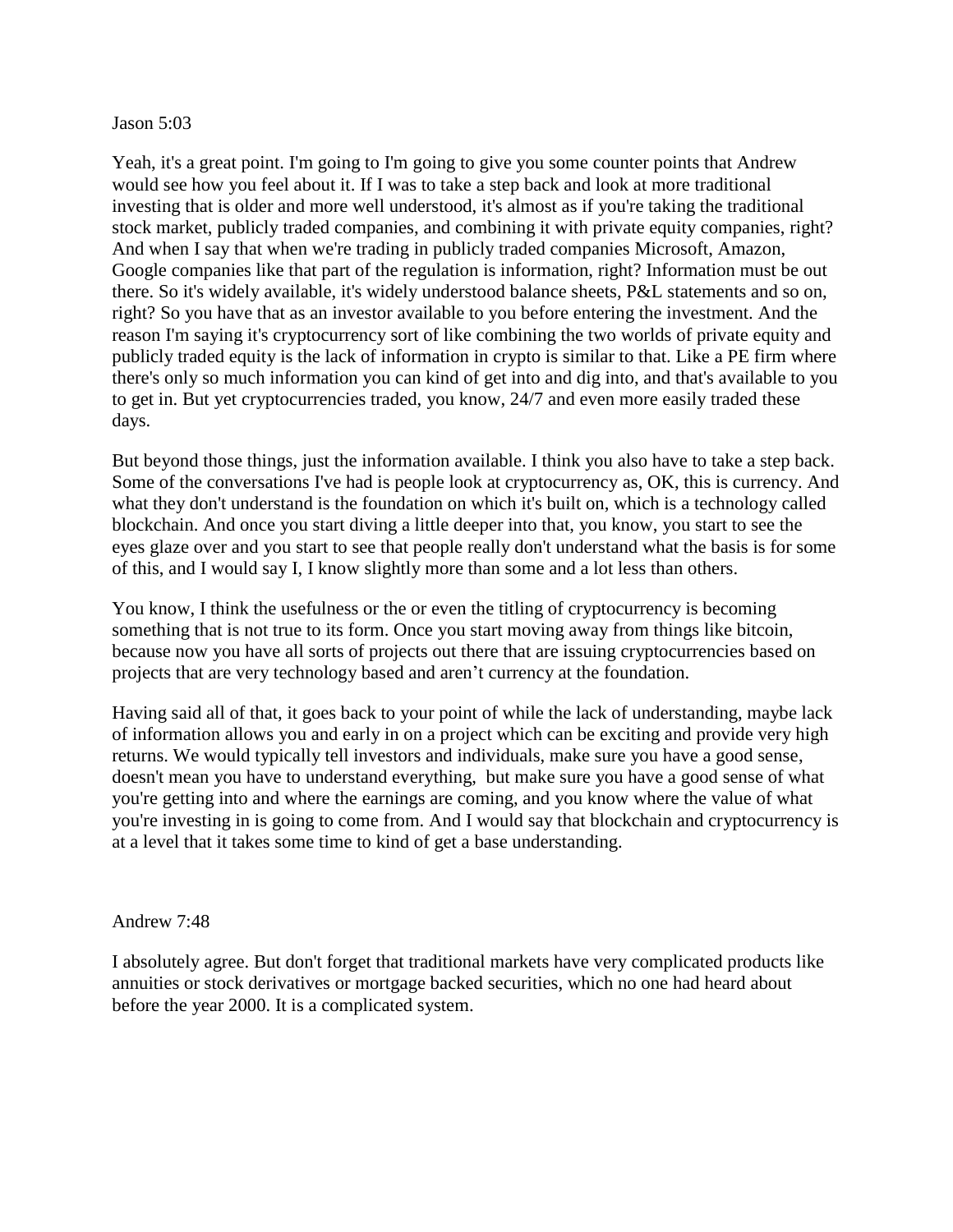## Jason 8:07

Well, that very well said. Continuing on, Andrew, to what I was saying in terms of lack of clarity, information hard to understand. I think it's also I had touched on publicly traded securities in a part of that being that they're regulated and required to dispense information to the public. And I think that brings up another point, you know, sort of from my side of the conversation that there is a high level of concern around the regulation of cryptocurrency and the lack thereof, or what might be coming down the line at some point in the near future again. Government has come out and there's debate at all levels as to are these really securities or are they currency? And if they are securities, then they should be listed and higher regulated, whereas different forms of currency don't necessarily need that. And then you have the tax conversation. How should these be taxed if they're property versus securities and so on When you have lack of regulation? Combine that with lack of understanding of cryptocurrency and blockchain really is, it is ripe for scams and ripe for fraud.

There's a number of these cryptocurrencies that are coming out that are probably going to be worthless at some point in the future, and it's hard for investors to decipher which are the better investments to make if they decide they're going to make them.

So there's the fraud, the scams, the security, lack of customer service around how to make your investments. I mean, this is very hands off by the institutions putting a lot of the work back on the individual investor. And while there is some information out there, it is very, very light and you do need to understand technology at some level before you get in. It's sort of a venture capital on steroids, if you will.

### Andrew 9:50

Moving on to talk about security, also one of the highly touted benefits of cryptocurrencies. But I think we should probably pause for a second and maybe talk about the difference between what a hot and a cold wallet is For those completely unfamiliar, to even began entering cryptocurrency, you need to have a digital wallet that can receive and send currencies. The way people traditionally enters through a centralized exchange or CEX, and buying with U.S. dollars or Euros or whatever your normal currency is to purchase cryptocurrencies. This would be a hot wallet since it is connected directly to the internet. It does have how that layer of protection, whether it be custodians by a Coinbase or Binance. So a hot wallet is not all that secure in and of itself.

A cold wallet is something that is not connected to the internet. It's actually funny, but something in the digital world the most secure thing you can have is a physical hard drive. And so a couple of companies make them, Ledger and Trazer are two big companies that make physical wallets. And this adds a layer of protection since you must physically have a device to sign or transmit any authentication that happens with the wallet.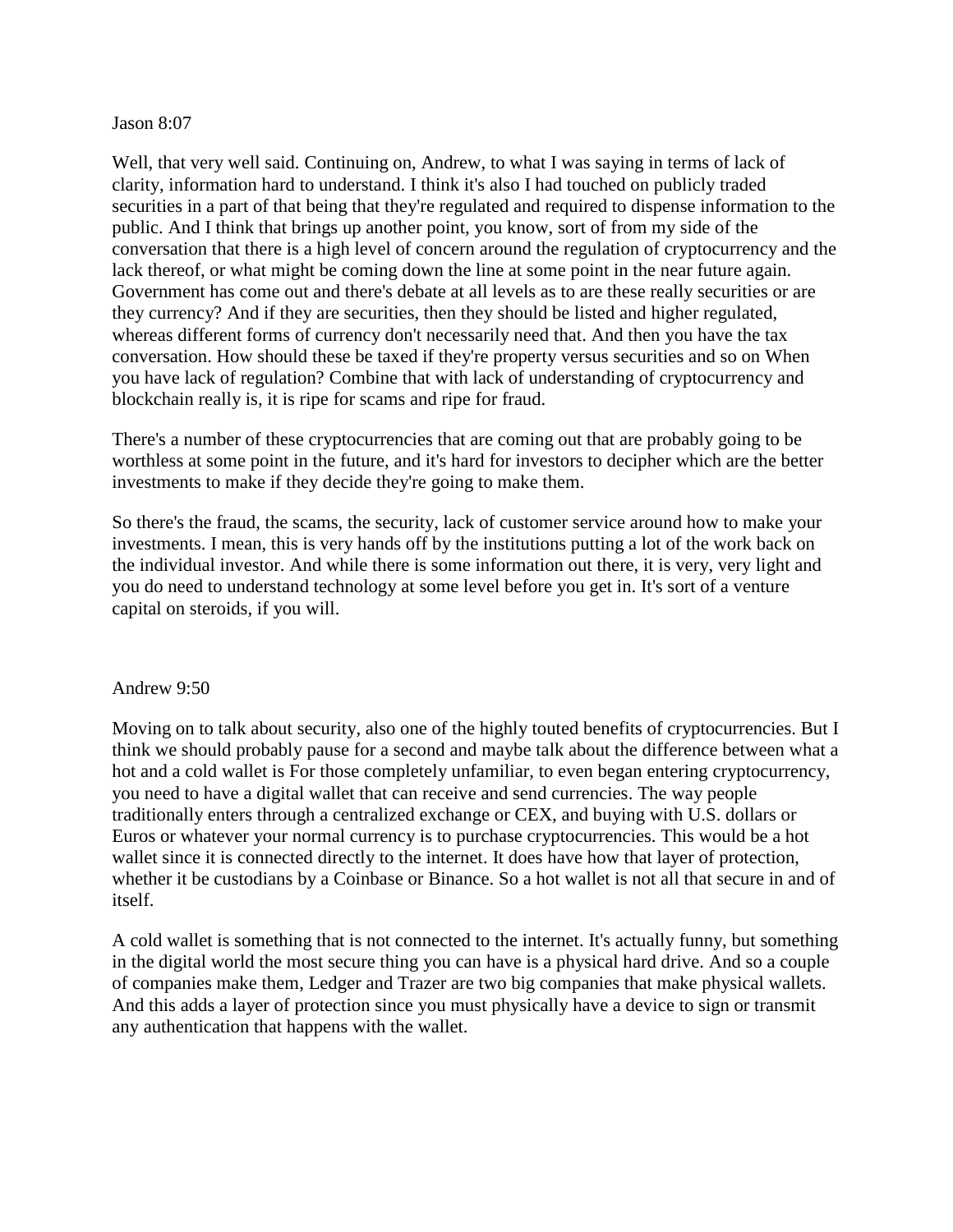### Jason 11:14

I'm glad you brought this up because, you know it sort of falls right next in line under regulation when you start talking about security. When I hear you talk about it, Andrew, I mean, you obviously know a fair amount about cryptocurrency and these wallets, but if you sit back and you're the everyday person trying to understand if you if you should get into crypto or not and understand that you have to have this, what I'm going to call sort of this virtual wallet right is not the thing that you're putting in your back pocket, although the Ledger hard drive type product is essentially that, while that is a way to secure your cryptocurrency, I want to take the security discussion to another level that other level is forget the security of a an online hack, so to speak, right.

For a moment, because we'll put that off to the side. Let's say you have this device, this physical hard drive of sorts that is built to handle your cryptocurrency. While it's not connected to the internet, so you're not subject to internet hacks, we have this similar discussion when clients ask us about investing in gold and silver is we talk about this the storage of such a thing, right? And keeping it in your home unlocked is not the best thing because home thefts do happen. Well, this isn't a whole lot different. Now a thief comes in or you lose your ledger device or someone steals your ledger device unless there's some way to find out your key is pretty much worthless. But again, therein lies, it's not just security from separate security in such a way that you are able to recover it and you're able to utilize the the assets that are on those things.

And then, you know, to enter back into the world of both soft and hard wallets are hot and cold wallets, you know, digital or an actual device. You know, there is still that threat that you are transacting in cryptocurrency and you've been solicited for your identity key, and you feel it's from a reliable source, but in fact, it is not. You give that up and your cryptocurrency is gone, and it's interesting, I've heard stories on both sides where, you know, people have accidentally given up their keys. I've also read a story where someone accidentally threw out their ledger device with their cryptocurrency on it, and they have to go searching through the garbage and so on for security. I think the security discussion of getting comfortable investing in these things is. are you comfortable with the technology that is built around securing your cryptocurrency from outside attacks and so on? But you also have to be comfortable securing it such that you can reaccess those assets at some point in the future

## Andrew 13:55

That kind of leads to the next point I wanted to hit, which is portability. Cryptocurrency allows you to transact at any time of day and of the week versus traditional weekday, you know, 9-5, 8- 5, maybe that your bank does, being able to just log on, and if you know your key, being able to just summon your currency, even if you didn't have access previously, as long as you are able to generate your passcode phrase, you can just regenerate an account, which is very handy if you need it to suddenly restore something which is faster than, let's say, your debit card or credit cards are able to be returned to you.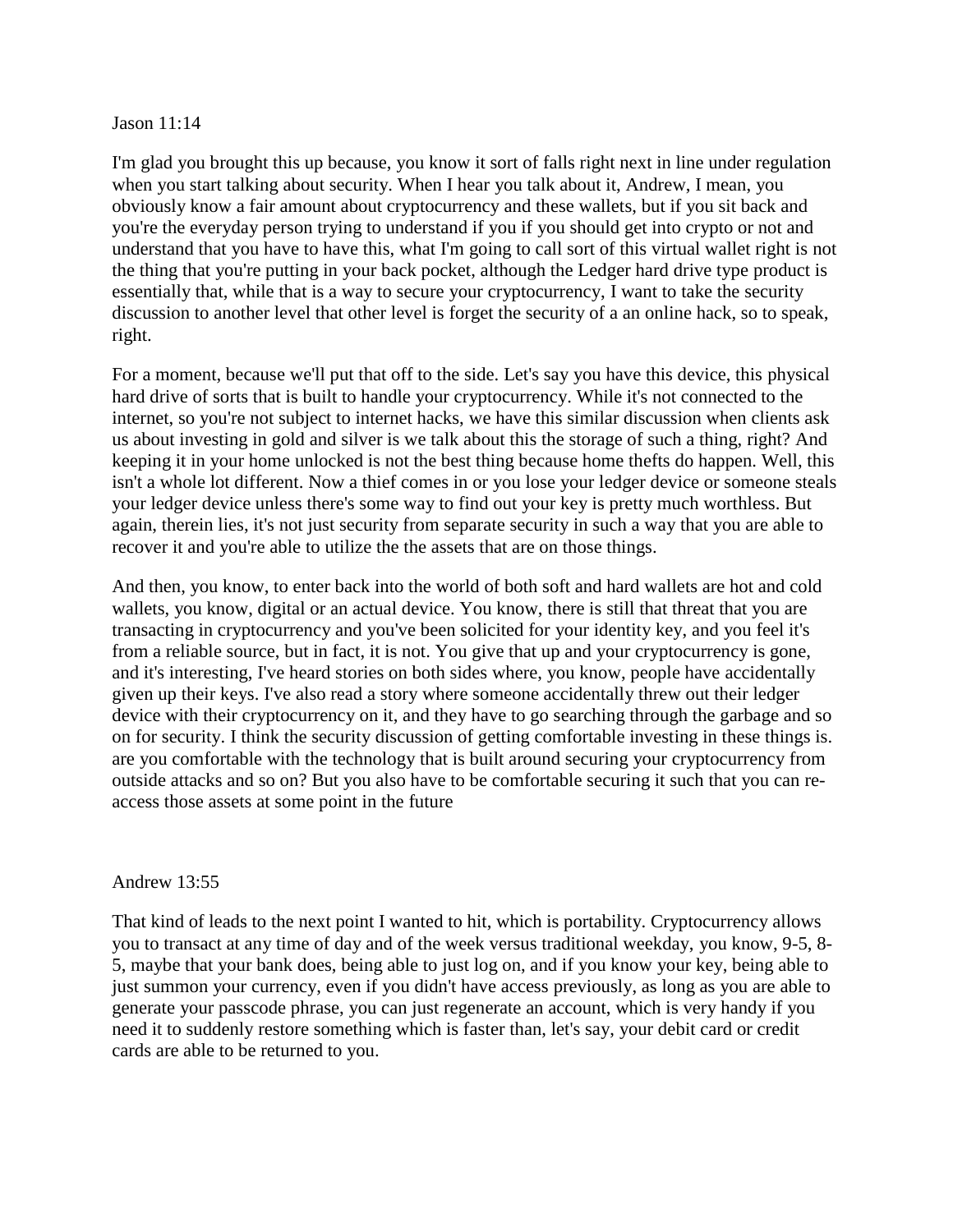## Jason 14:32

I'll give you on the portability aspects. I am total agreement that cryptocurrency and the blockchain was actually built partially to combat the issues with traditional financial institutions and the delays of moving monies and paying monies. And the other thing I tend to think about, too, is we are only more and more becoming a globalized economy.

People are retiring from the U.S. to foreign countries, things like this. So the ability to make payments and transacting cryptocurrency has created through this borderless financial situation that sort of leads into one of the things that I would talk to someone about is just when you're starting to get comfortable and excited about this borderless payment system, currency system and the ability to move and transact freely is traceability right? Is can you reverse a transaction? And I think if you start to dig in, Andrew, you can tell me if you agree or not. I think once you kind of enter a transaction, what's done is done right? And as an example, I decide I want to make a gift with stock that I own, a publicly traded stock, and the Broker X Y Z sends it to the wrong institution that are making this gift to, there's usually a recall or a way to undo that a reversible, you know, that's a reversible transaction and then correct it with cryptocurrency. I don't believe there is such a thing. And I think what's done is done.

## Andrew 15:57

Yes, for the most part, once you click the submission, that is entered, it is possible if you happen to have a delay, it's possible to cancel the transaction. I guess one thing we should mention is that for most of these cryptocurrencies, there is a gas fee, or an extra fee, just to transact to move things through the blockchain. It's something to be aware of, I guess.

### Jason 16:22

Yeah. And I know and you're not going to get around some of that, even in traditional financial institutions. There's wire fees and there's still such thing as commissions and things like this. You know, there are certainly some parts that are going to maintain between the two.

### Andrew 16:36

I do admit that once you know there is no customer service or as we were mentioning, if you, for whatever reason, lose your passphrase or forget it, there's no one you can call, there's no reset. It is gone. So that is something to fully understand before you commit your life savings to something like this.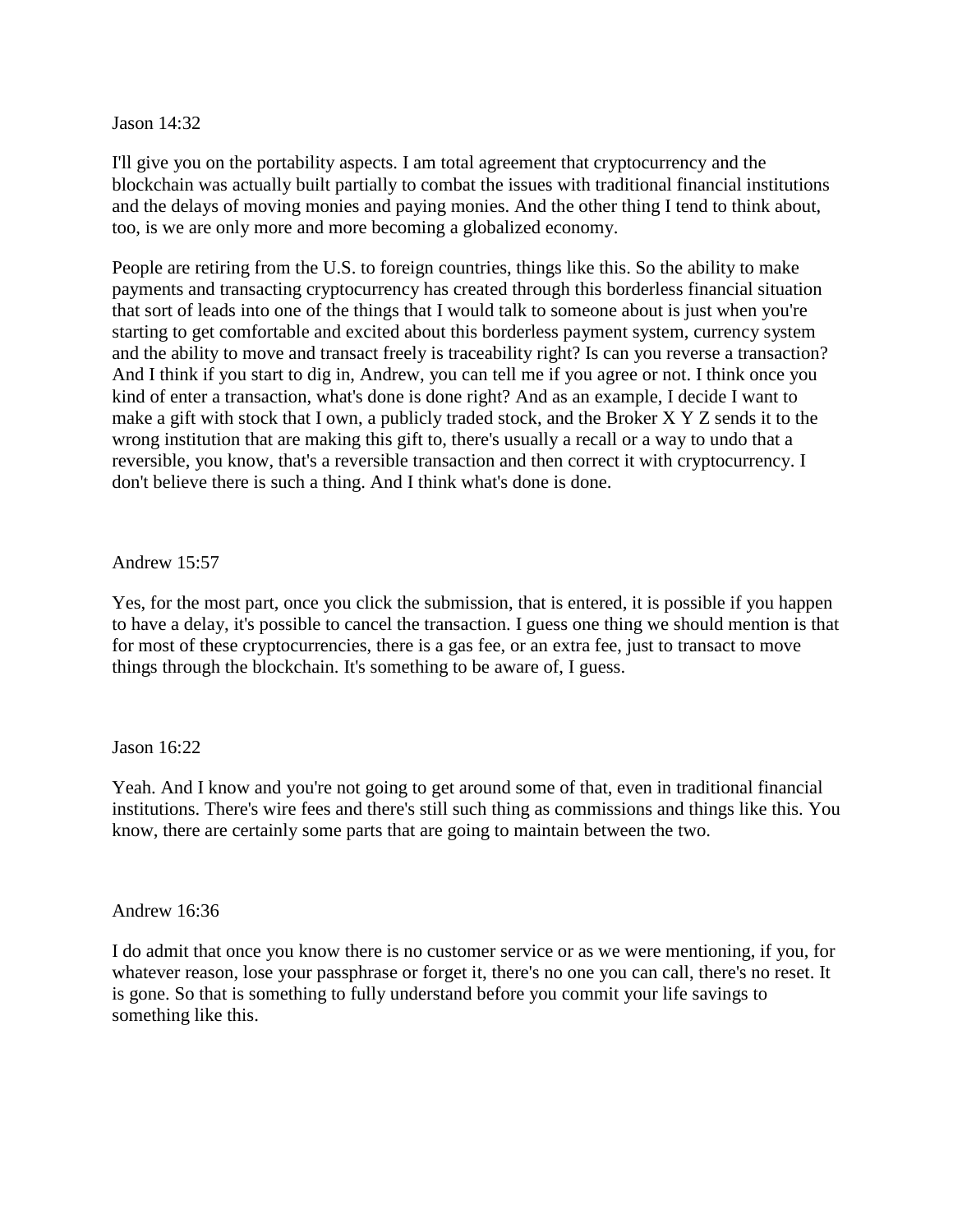## Jason 16:52

Right? Unlike, you know, a traditional financial institution like a Vanguard, Fidelity, Charles Schwab, you forget your password or your log in you can easily reset that. Now, I will say that and this again, sort of talking about all of these things combined in terms of security and access and so on. In the crypto world, you have a key and if something were to happen to you and this is passing on to your spouse or children or whatever, they also have to have that key, right? And in today's financial institutions, traditional institutions, if you've given your heirs or your executor, let's say your log in information, that's certainly one thing, but they're probably in today's world also going to need your cell phone because a lot of these logins have two factor authentication.

Now you're still facing some of those types of issues of beyond the owner's life. How do you access these assets? It's still, you know, sharing of a key or a password and likely a cell phone that's going to receive a text code or something to access.

## Andrew 17:51

One last point I wanted to mention is the transparency of cryptocurrency. And so while there is a layer of anonymity where you don't necessarily have your name broadcasted there is a public address that other people can see. This is beneficial for projects because in real time, you can monitor a project's treasury and see if the funds are doing what they say they're doing or if they're being sucked out to the founder's account and kind of see if you're being scammed in real time versus, let's say, Bernie Madoff happened during that era.

### Jason 18:24

Again, another one of the key components of the blockchain is transparency, and it goes back to sort of the regulation or deregulation in this case where it's secured by the users, if you will, right? Whether it's proof of work or proof of stake or these different terms, you know, these are the folks that are sort of managing and regulating the blockchain, versus, you know, in a traditional financial institution, sense there is the SEC involved or banking commission, things like this that are more centralized control. And I guess that goes back to your sort of transparency in a traditional financial institution sense. I would suggest that there's more transparency in terms of our information versus those that are regulating our information or our assets, right?

So there's more ability for them to see my information versus me to see what they're actually doing in terms of regulation and oversight. And in some regards, I guess, and kind of putting a nice, neat little bow on this conversation, Andrew, is that if you're an investor and you're asking this question, should I be in crypto, and as the podcast suggests, you know, we tend to say it depends in this conversation. It depends on what side you're on. If you are more risk averse and you are comfortable with traditional financial systems because of regulation, because of information which is easily accessible and digestible to you, then cryptocurrencies may not be a solid investment for you. Because it does, I would encourage anyone looking to maybe get into it